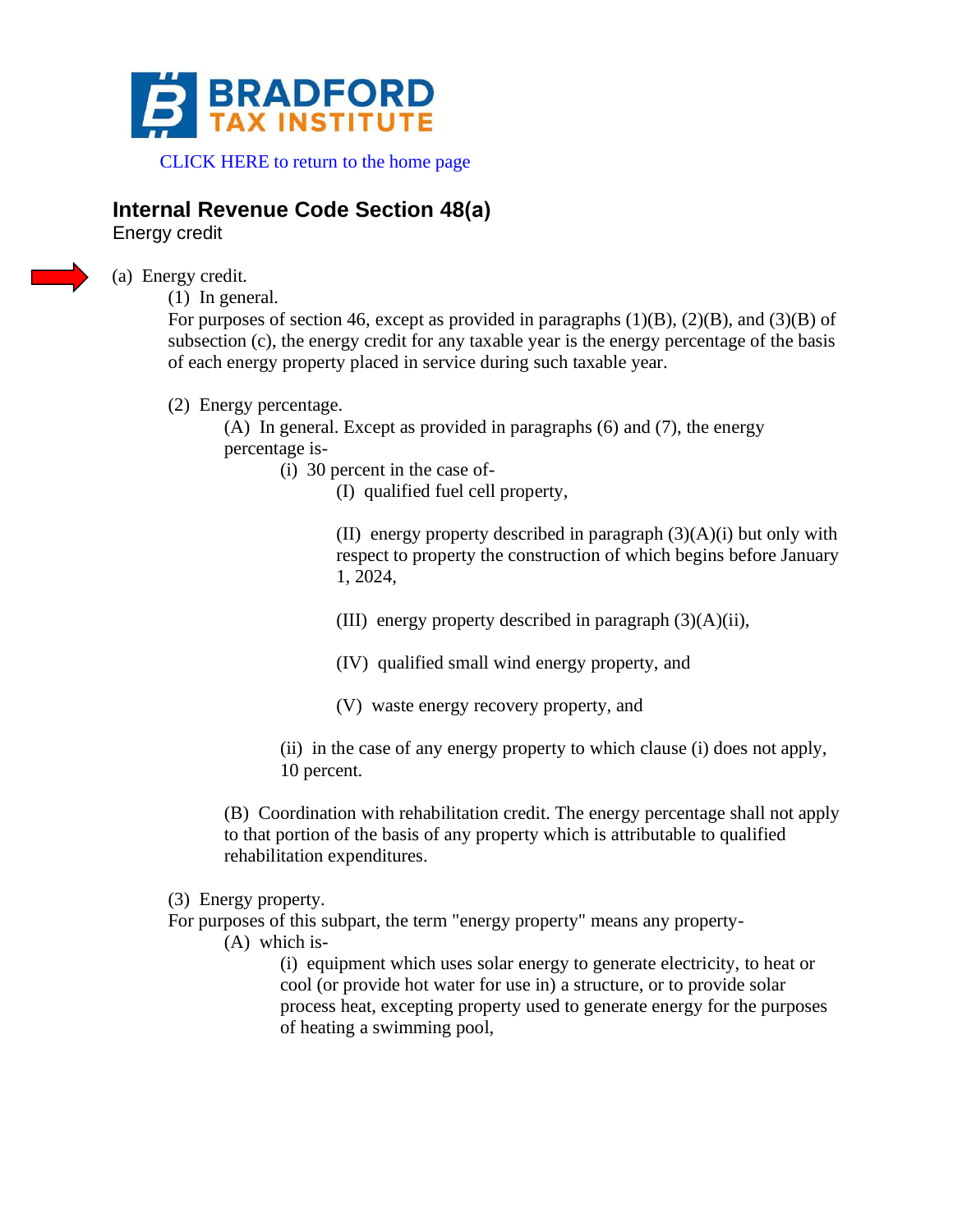(ii) equipment which uses solar energy to illuminate the inside of a structure using fiber-optic distributed sunlight but only with respect to property the construction of which begins before January 1, 2024,

(iii) equipment used to produce, distribute, or use energy derived from a geothermal deposit (within the meaning of section  $613(e)(2)$ ), but only, in the case of electricity generated by geothermal power, up to (but not including) the electrical transmission stage,

(iv) qualified fuel cell property or qualified microturbine property,

- (v) combined heat and power system property,
- (vi) qualified small wind energy property,

(vii) equipment which uses the ground or ground water as a thermal energy source to heat a structure or as a thermal energy sink to cool a structure, but only with respect to property the construction of which begins before January 1, 2024, or

(viii) waste energy recovery property,

(B)

(i) the construction, reconstruction, or erection of which is completed by the taxpayer, or

(ii) which is acquired by the taxpayer if the original use of such property commences with the taxpayer,

(C) with respect to which depreciation (or amortization in lieu of depreciation) is allowable, and

(D) which meets the performance and quality standards (if any) which- (i) have been prescribed by the Secretary by regulations (after consultation with the Secretary of Energy), and

(ii) are in effect at the time of the acquisition of the property.

Such term shall not include any property which is part of a facility the production from which is allowed as a credit under section 45 for the taxable year or any prior taxable year.

(4) Special rule for property financed by subsidized energy financing or industrial development bonds.

(A) Reduction of basis. For purposes of applying the energy percentage to any property, if such property is financed in whole or in part by-

(i) subsidized energy financing, or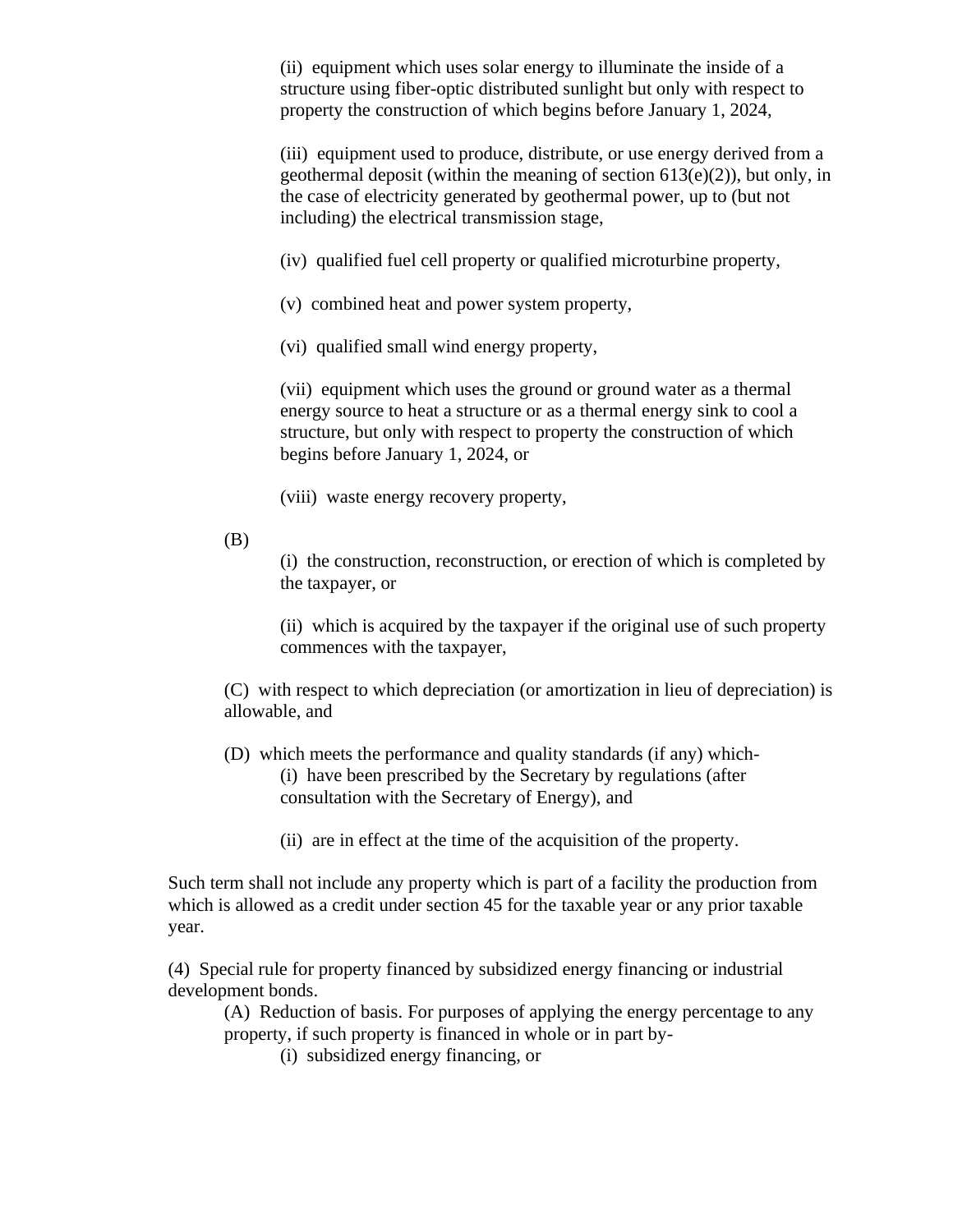- (ii) the proceeds of a private activity bond (within the meaning of section
- 141) the interest on which is exempt from tax under section 103,

the amount taken into account as the basis of such property shall not exceed the amount which (but for this subparagraph) would be so taken into account multiplied by the fraction determined under subparagraph (B). (B) Determination of fraction. For purposes of subparagraph (A), the fraction determined under this subparagraph is 1 reduced by a fraction-

(i) the numerator of which is that portion of the basis of the property which is allocable to such financing or proceeds, and

(ii) the denominator of which is the basis of the property.

(C) Subsidized energy financing. For purposes of subparagraph (A), the term "subsidized energy financing" means financing provided under a Federal, State, or local program a principal purpose of which is to provide subsidized financing for projects designed to conserve or produce energy.

(D) Termination. This paragraph shall not apply to periods after December 31, 2008, under rules similar to the rules of section 48(m) (as in effect on the day before the date of the enactment of the Revenue Reconciliation Act of 1990).

(5) Election to treat qualified facilities as energy property.

(A) In general. In the case of any qualified property which is part of a qualified investment credit facility-

(i) such property shall be treated as energy property for purposes of this section, and

(ii) the energy percentage with respect to such property shall be 30 percent.

(B) Denial of production credit. No credit shall be allowed under section 45 for any taxable year with respect to any qualified investment credit facility.

(C) Qualified investment credit facility. For purposes of this paragraph, the term "qualified investment credit facility" means any facility-

(i) which is a qualified facility (within the meaning of section 45) described in paragraph  $(1)$ ,  $(2)$ ,  $(3)$ ,  $(4)$ ,  $(6)$ ,  $(7)$ ,  $(9)$ , or  $(11)$  of section 45(d),

(ii) which is placed in service after 2008 and the construction of which begins before January 1, 2022, and

(iii) with respect to which-

(I) no credit has been allowed under section 45, and

(II) the taxpayer makes an irrevocable election to have this paragraph apply.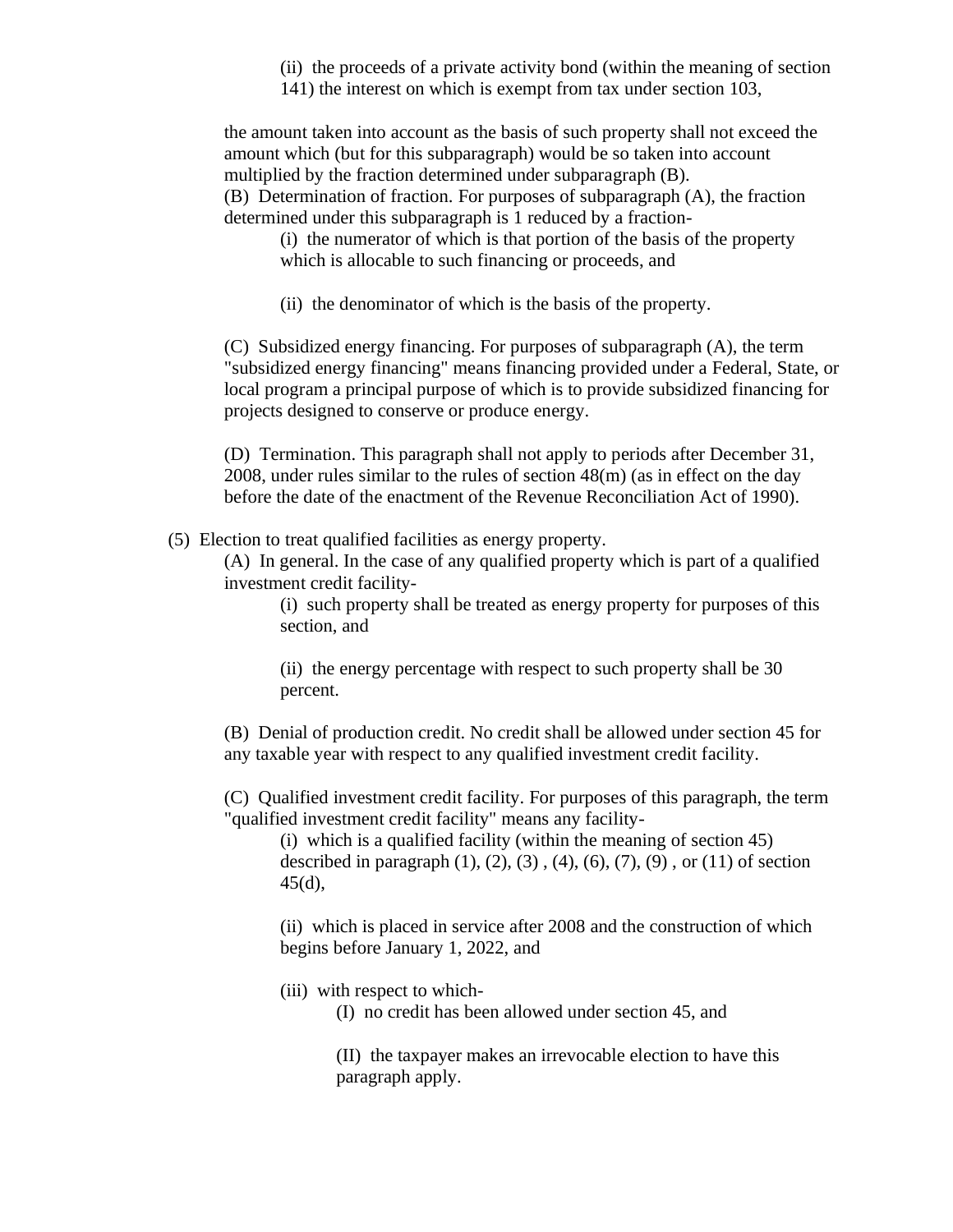(D) Qualified property. For purposes of this paragraph, the term "qualified property" means property-

(i) which is-

(I) tangible personal property, or

(II) other tangible property (not including a building or its structural components), but only if such property is used as an integral part of the qualified investment credit facility,

(ii) with respect to which depreciation (or amortization in lieu of depreciation) is allowable,

(iii) which is constructed, reconstructed, erected, or acquired by the taxpayer, and

(iv) the original use of which commences with the taxpayer.

(E) Phaseout of credit for wind facilities. In the case of any facility using wind to produce electricity which is treated as energy property by reason of this paragraph, the amount of the credit determined under this section (determined after the application of paragraphs (1) and (2) and without regard to this subparagraph) shall be reduced by-

(i) in the case of any facility the construction of which begins after December 31, 2016, and before January 1, 2018, 20 percent,

(ii) in the case of any facility the construction of which begins after December 31, 2017, and before January 1, 2019, 40 percent,

(iii) in the case of any facility the construction of which begins after December 31, 2018, and before January 1, 2020, 60 percent, and

(iv) in the case of any facility the construction of which begins after December 31, 2019, and before January 1, 2022, 40 percent.

- (F) Qualified offshore wind facilities.
	- (i) In general. In the case of any qualified offshore wind facility- (I) subparagraph (C)(ii) shall be applied by substituting "January 1, 2026" for "January 1, 2022",

(II) subparagraph (E) shall not apply, and

(III) for purposes of this paragraph, section  $45(d)(1)$  shall be applied by substituting "January 1, 2026" for "January 1, 2022".

(ii) Qualified offshore wind facility. For purposes of this subparagraph, the term "qualified offshore wind facility" means a qualified facility (within the meaning of section 45) described in paragraph (1) of section 45(d) (determined without regard to any date by which the construction of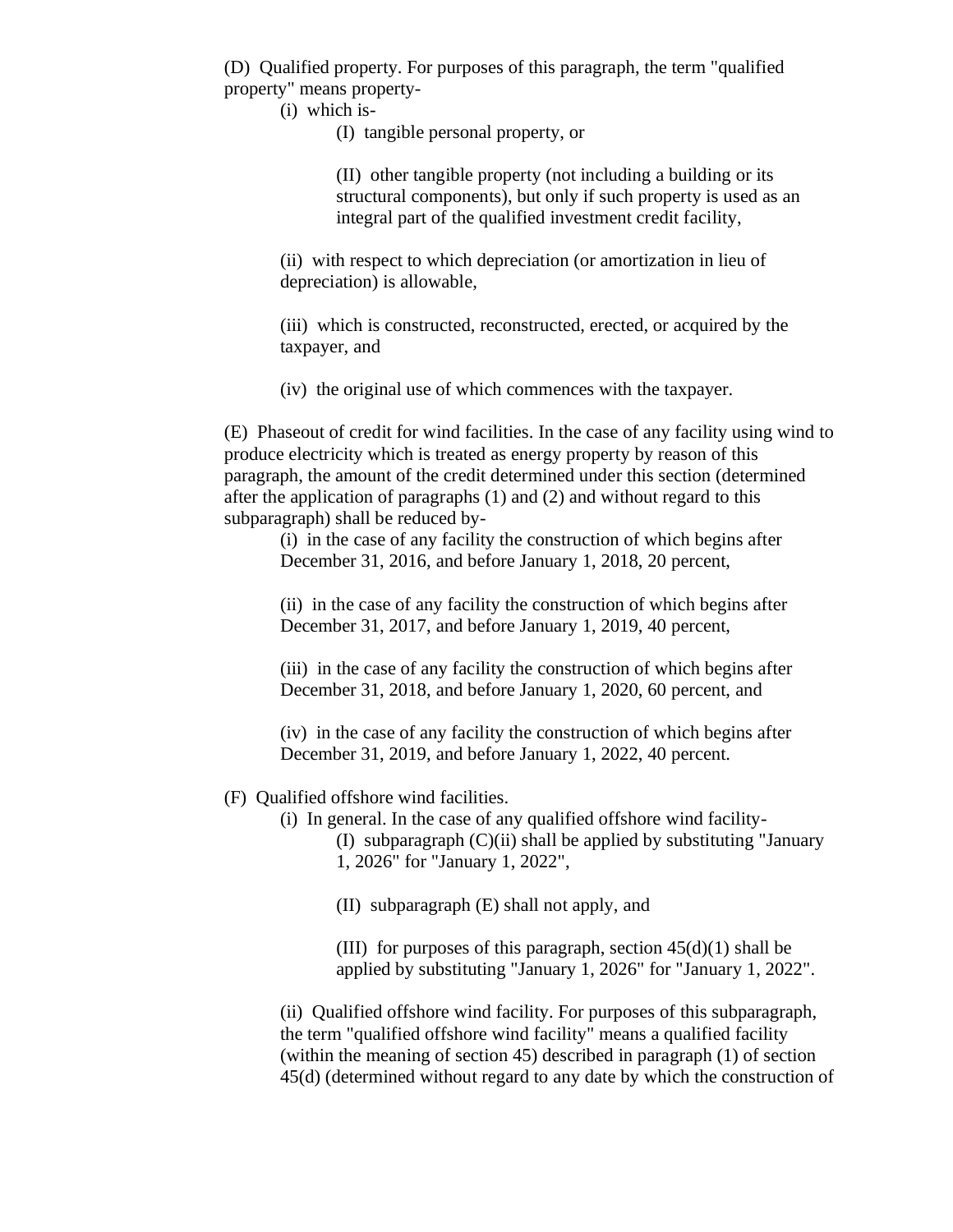the facility is required to begin) which is located in the inland navigable waters of the United States or in the coastal waters of the United States.

(6) Phaseout for solar energy property.

(A) In general. Subject to subparagraph (B), in the case of any energy property described in paragraph  $(3)(A)(i)$  the construction of which begins before January 1, 2024, the energy percentage determined under paragraph (2) shall be equal to-

(i) in the case of any property the construction of which begins after December 31, 2019, and before January 1, 2023, 26 percent, and

(ii) in the case of any property the construction of which begins after December 31, 2022, and before January 1, 2024, 22 percent.

(B) Placed in service deadline. In the case of any energy property described in paragraph  $(3)(A)(i)$  the construction of which begins before January 1, 2024, and which is not placed in service before January 1, 2026, the energy percentage determined under paragraph (2) shall be equal to 10 percent.

(7) Phaseout for certain other energy property.

(A) In general. Subject to subparagraph (B), in the case of any qualified fuel cell property, qualified small wind property, waste energy recovery property, or energy property described in paragraph  $(3)(A)(ii)$ , the energy percentage determined under paragraph (2) shall be equal to-

(i) in the case of any property the construction of which begins after December 31, 2019, and before January 1, 2023, 26 percent, and

(ii) in the case of any property the construction of which begins after December 31, 2022, and before January 1, 2024, 22 percent.

(B) Placed in service deadline. In the case of any energy property described in subparagraph (A) which is not placed in service before January 1, 2026, the energy percentage determined under paragraph (2) shall be equal to 0 percent.

(b) Certain progress expenditure rules made applicable.

Rules similar to the rules of subsections  $(c)(4)$  and  $(d)$  of section 46 (as in effect on the day before the date of the enactment of the Revenue Reconciliation Act of 1990) shall apply for purposes of subsection (a).

(c) Definitions.

For purposes of this section-

(1) Qualified fuel cell property.

(A) In general. The term "qualified fuel cell property" means a fuel cell power plant which-

(i) has a nameplate capacity of at least 0.5 kilowatt of electricity using an electrochemical process, and

(ii) has an electricity-only generation efficiency greater than 30 percent.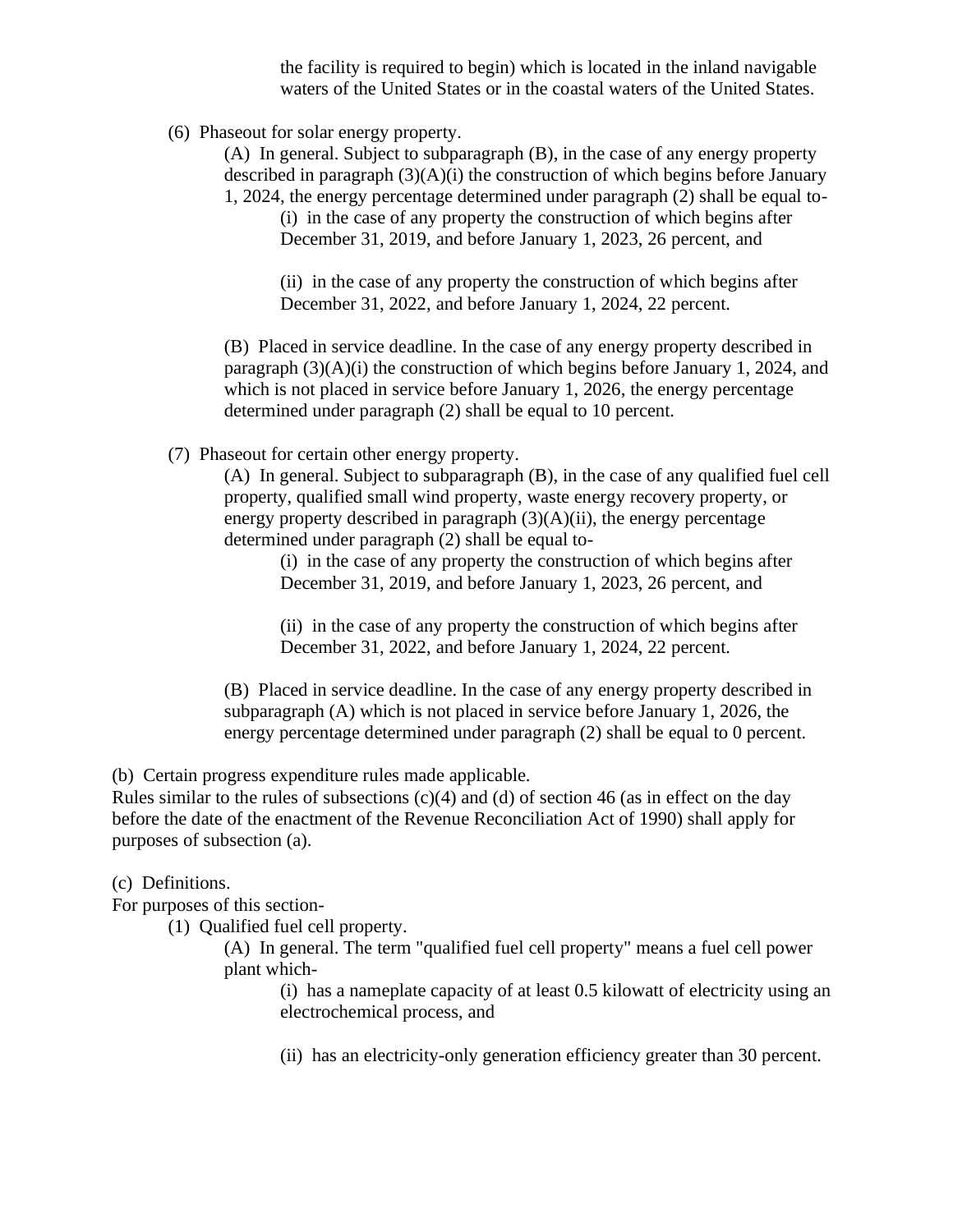(B) Limitation. In the case of qualified fuel cell property placed in service during the taxable year, the credit otherwise determined under subsection (a) for such year with respect to such property shall not exceed an amount equal to \$1,500 for each 0.5 kilowatt of capacity of such property.

(C) Fuel cell power plant. The term "fuel cell power plant" means an integrated system comprised of a fuel cell stack assembly and associated balance of plant components which converts a fuel into electricity using electrochemical means.

(D) Termination. The term "qualified fuel cell property" shall not include any property the construction of which does not begin before January 1, 2024.

## (2) Qualified microturbine property.

(A) In general. The term "qualified microturbine property" means a stationary microturbine power plant which-

(i) has a nameplate capacity of less than 2,000 kilowatts, and

(ii) has an electricity-only generation efficiency of not less than 26 percent at International Standard Organization conditions.

(B) Limitation. In the case of qualified microturbine property placed in service during the taxable year, the credit otherwise determined under subsection (a) for such year with respect to such property shall not exceed an amount equal to \$200 for each kilowatt of capacity of such property.

(C) Stationary microturbine power plant. The term "stationary microturbine power plant" means an integrated system comprised of a gas turbine engine, a combustor, a recuperator or regenerator, a generator or alternator, and associated balance of plant components which converts a fuel into electricity and thermal energy. Such term also includes all secondary components located between the existing infrastructure for fuel delivery and the existing infrastructure for power distribution, including equipment and controls for meeting relevant power standards, such as voltage, frequency, and power factors.

(D) Termination. The term "qualified microturbine property" shall not include any property the construction of which does not begin before January 1, 2024.

(3) Combined heat and power system property.

(A) Combined heat and power system property. The term "combined heat and power system property" means property comprising a system-

(i) which uses the same energy source for the simultaneous or sequential generation of electrical power, mechanical shaft power, or both, in combination with the generation of steam or other forms of useful thermal energy (including heating and cooling applications),

(ii) which produces-

(I) at least 20 percent of its total useful energy in the form of thermal energy which is not used to produce electrical or mechanical power (or combination thereof), and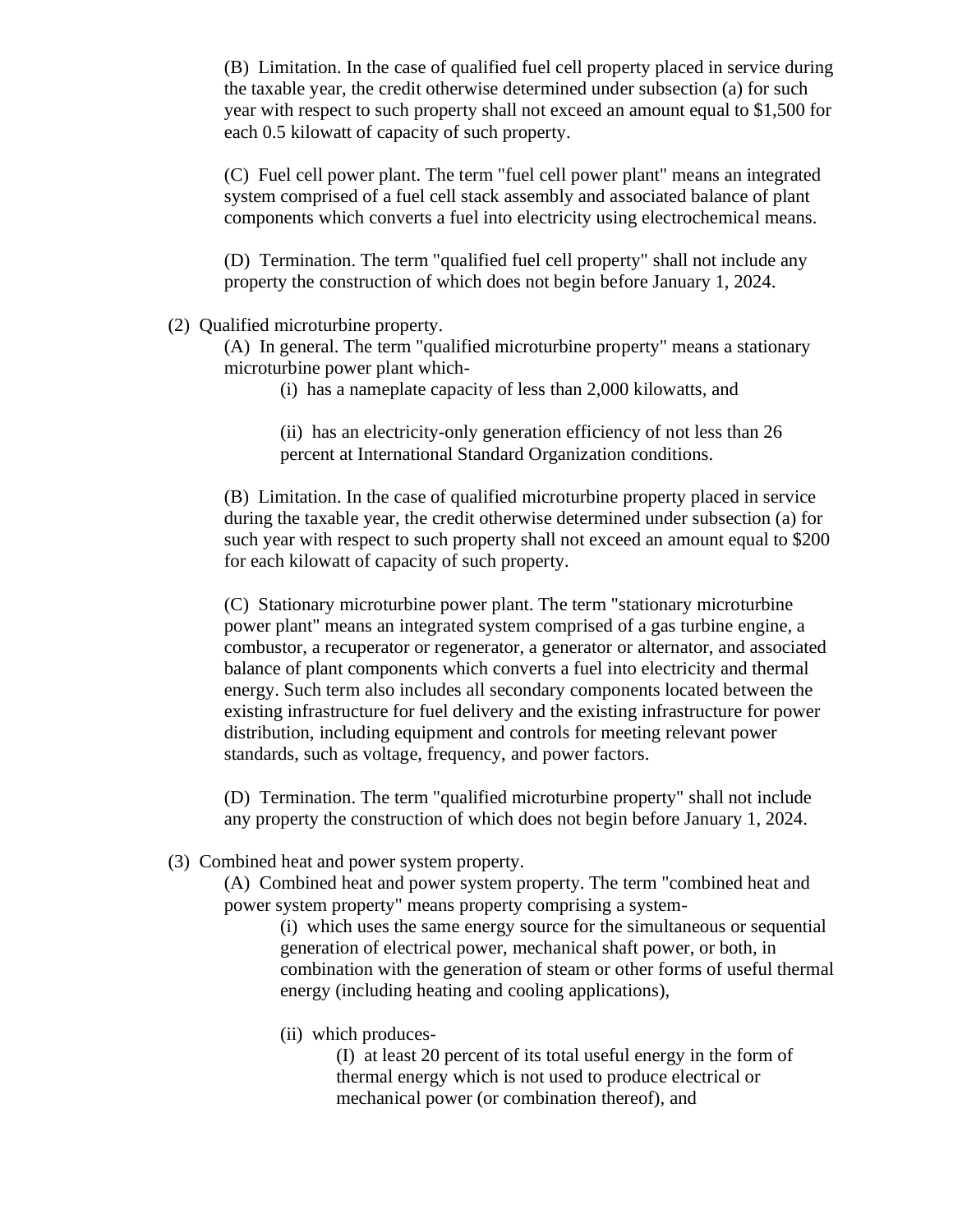(II) at least 20 percent of its total useful energy in the form of electrical or mechanical power (or combination thereof),

- (iii) the energy efficiency percentage of which exceeds 60 percent, and
- (iv) the construction of which begins before January 1, 2024.

### (B) Limitation.

(i) In general. In the case of combined heat and power system property with an electrical capacity in excess of the applicable capacity placed in service during the taxable year, the credit under subsection (a)(1) (determined without regard to this paragraph) for such year shall be equal to the amount which bears the same ratio to such credit as the applicable capacity bears to the capacity of such property.

(ii) Applicable capacity. For purposes of clause (i), the term "applicable capacity" means 15 megawatts or a mechanical energy capacity of more than 20,000 horsepower or an equivalent combination of electrical and mechanical energy capacities.

(iii) Maximum capacity. The term "combined heat and power system property" shall not include any property comprising a system if such system has a capacity in excess of 50 megawatts or a mechanical energy capacity in excess of 67,000 horsepower or an equivalent combination of electrical and mechanical energy capacities.

## (C) Special rules.

(i) Energy efficiency percentage. For purposes of this paragraph, the energy efficiency percentage of a system is the fraction-

> (I) the numerator of which is the total useful electrical, thermal, and mechanical power produced by the system at normal operating rates, and expected to be consumed in its normal application, and

(II) the denominator of which is the lower heating value of the fuel sources for the system.

(ii) Determinations made on Btu basis. The energy efficiency percentage and the percentages under subparagraph  $(A)(ii)$  shall be determined on a Btu basis.

(iii) Input and output property not included. The term "combined heat and power system property" does not include property used to transport the energy source to the facility or to distribute energy produced by the facility.

(D) Systems using biomass. If a system is designed to use biomass (within the meaning of paragraphs (2) and (3) of section 45(c) without regard to the last sentence of paragraph  $(3)(A)$  for at least 90 percent of the energy source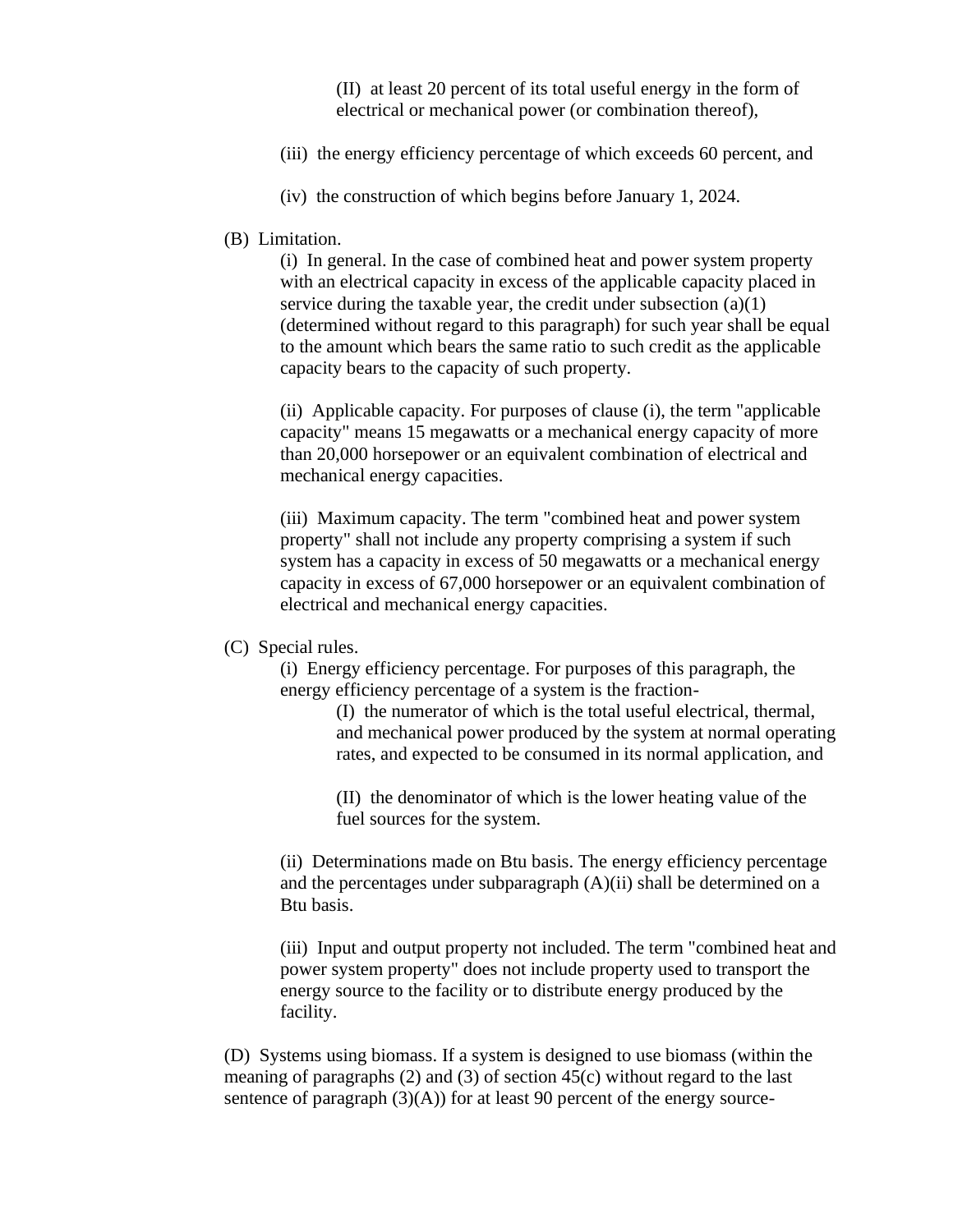(i) subparagraph  $(A)(iii)$  shall not apply, but

(ii) the amount of credit determined under subsection (a) with respect to such system shall not exceed the amount which bears the same ratio to such amount of credit (determined without regard to this subparagraph) as the energy efficiency percentage of such system bears to 60 percent.

(4) Qualified small wind energy property.

(A) In general. The term "qualified small wind energy property" means property which uses a qualifying small wind turbine to generate electricity.

(B) Qualifying small wind turbine. The term "qualifying small wind turbine" means a wind turbine which has a nameplate capacity of not more than 100 kilowatts.

(C) Termination. The term "qualified small wind energy property" shall not include any property the construction of which does not begin before January 1, 2024.

(5) Waste energy recovery property.

(A) In general. The term "waste energy recovery property" means property that generates electricity solely from heat from buildings or equipment if the primary purpose of such building or equipment is not the generation of electricity.

(B) Capacity limitation. The term "waste energy recovery property" shall not include any property which has a capacity in excess of 50 megawatts.

(C) No double benefit. Any waste energy recovery property (determined without regard to this subparagraph) which is part of a system which is a combined heat and power system property shall not be treated as waste energy recovery property for purposes of this section unless the taxpayer elects to not treat such system as a combined heat and power system property for purposes of this section.

(D) Termination. The term "waste energy recovery property" shall not include any property the construction of which does not begin before January 1, 2024.

(d) Coordination with Department of Treasury grants.

In the case of any property with respect to which the Secretary makes a grant under section 1603 of the American Recovery and Reinvestment Tax Act of 2009-

(1) Denial of production and investment credits.

No credit shall be determined under this section or section 45 with respect to such property for the taxable year in which such grant is made or any subsequent taxable year.

(2) Recapture of credits for progress expenditures made before grant.

If a credit was determined under this section with respect to such property for any taxable year ending before such grant is made-

(A) the tax imposed under subtitle A on the taxpayer for the taxable year in which such grant is made shall be increased by so much of such credit as was allowed under section 38,